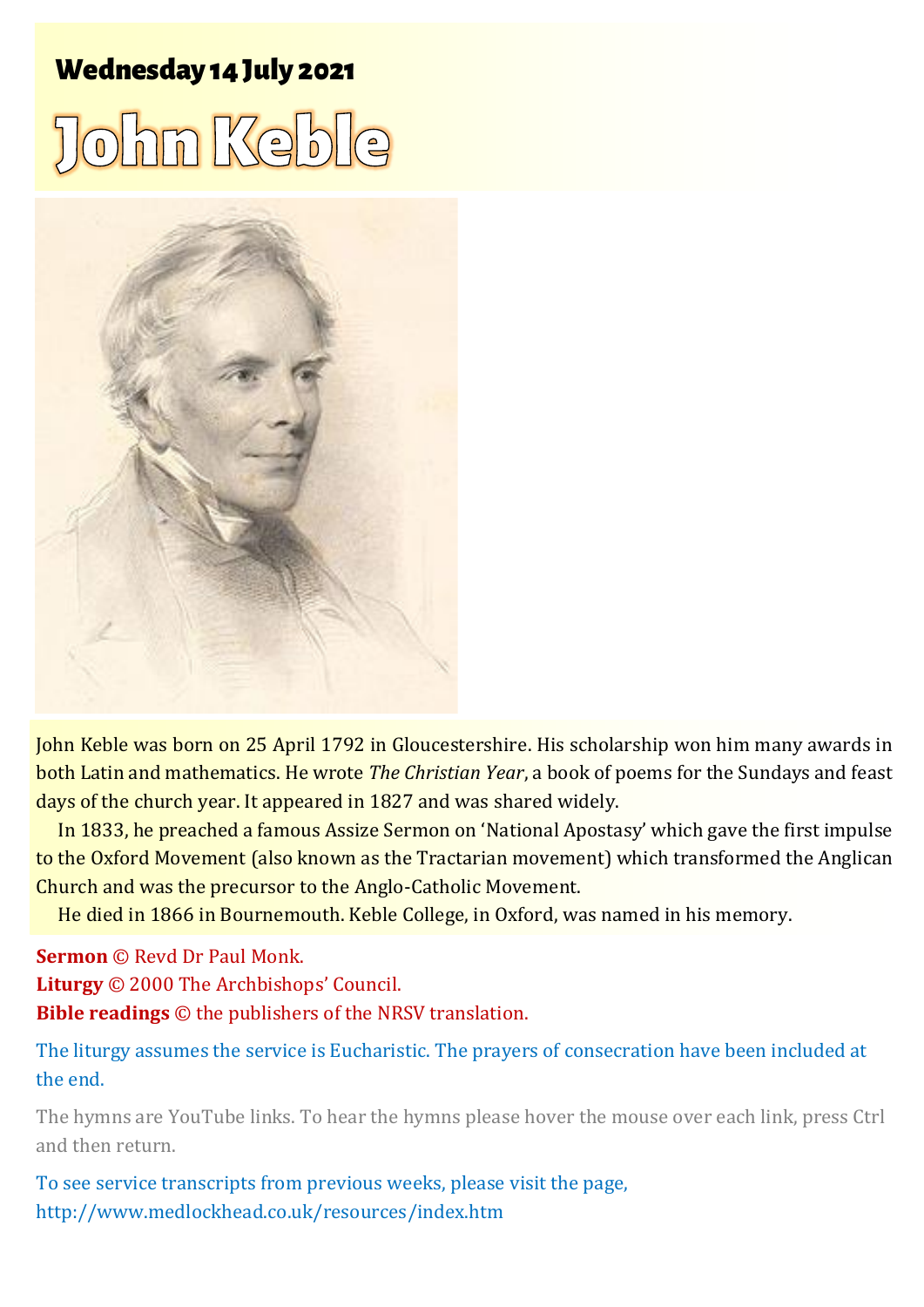# **Introduction and welcome**

HYMN 1 **[Blest are the pure in heart](https://www.youtube.com/watch?v=hpnU2auc3Rk)** John Keble (click on this link to hear the hymn)

# **The Welcome**

In the name of the Father, and of the Son, and of the Holy Spirit

All **Amen.**

The Lord be with you

All **And also with you.**

# **The Preparation**

All **Almighty God,**

**to whom all hearts are open, all desires known, and from whom no secrets are hidden: cleanse the thoughts of our hearts by the inspiration of your Holy Spirit, that we may perfectly love you, and worthily magnify your holy name; through Christ our Lord. Amen.**

Our Lord Jesus Christ said:

The first commandment is this: 'Hear, O Israel, the Lord our God is the only Lord. You shall love the Lord your God with all your heart, with all your soul, with all your mind, and with all your strength.'

And the second is this: 'Love your neighbour as yourself.' There is no other commandment greater than these. On these two commandments hang all the law and the prophets.

# All **Amen. Lord, have mercy.**

Christ calls us to share the heavenly banquet of his love with all the saints in earth and heaven. Therefore, knowing our unworthiness and sin, let us confess our sins in penitence and faith, firmly resolved to keep God's commandments and to live in love and peace with all.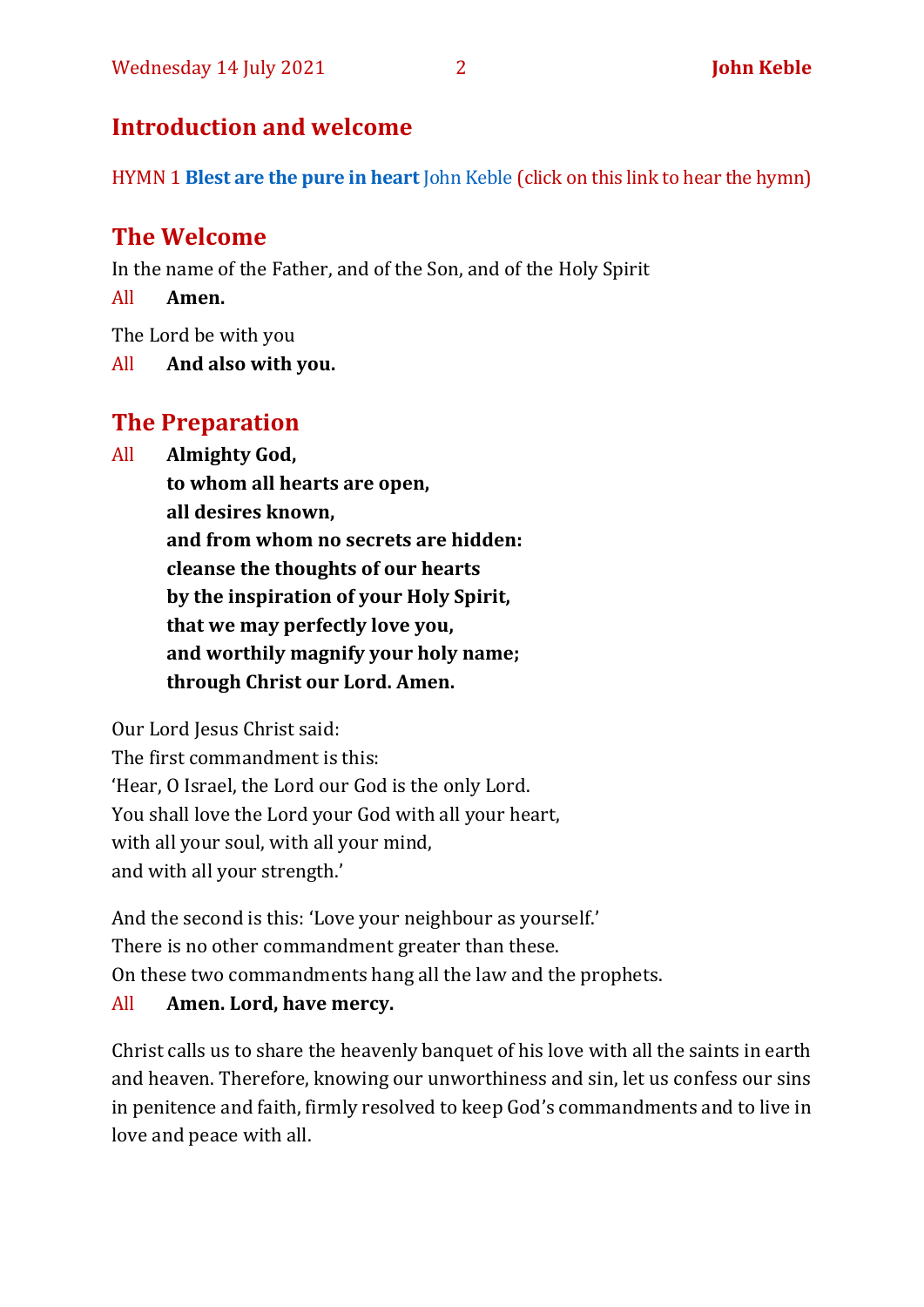All **Almighty God, our heavenly Father, we have sinned against you and against our neighbour in thought and word and deed, through negligence, through weakness, through our own deliberate fault. We are truly sorry and repent of all our sins. For the sake of your Son Jesus Christ, who died for us, forgive us all that is past and grant that we may serve you in newness of life to the glory of your name. Amen.**

Almighty God,

who forgives all who truly repent, have mercy upon you, pardon and deliver you from all your sins, confirm and strengthen you in all goodness, and keep you in life eternal; through Jesus Christ our Lord. All **Amen.**

# **The Gloria**

This Gloria is sung to the tune of 'Cwm Rhondda'. Click **[here](https://www.youtube.com/watch?v=l71MLQ22dIk)** for the tune.

All **Glory be to God in Heaven, Songs of joy and peace we bring, Thankful hearts and voices raising, To creation's Lord we sing. Lord we thank you, Lord we praise you, Glory be to God our King: Glory be to God our King. Lamb of God, who on our shoulders, Bore the load of this world's sin; Only Son of God the Father, You have brought us peace within. Lord, have mercy, Christ have mercy,**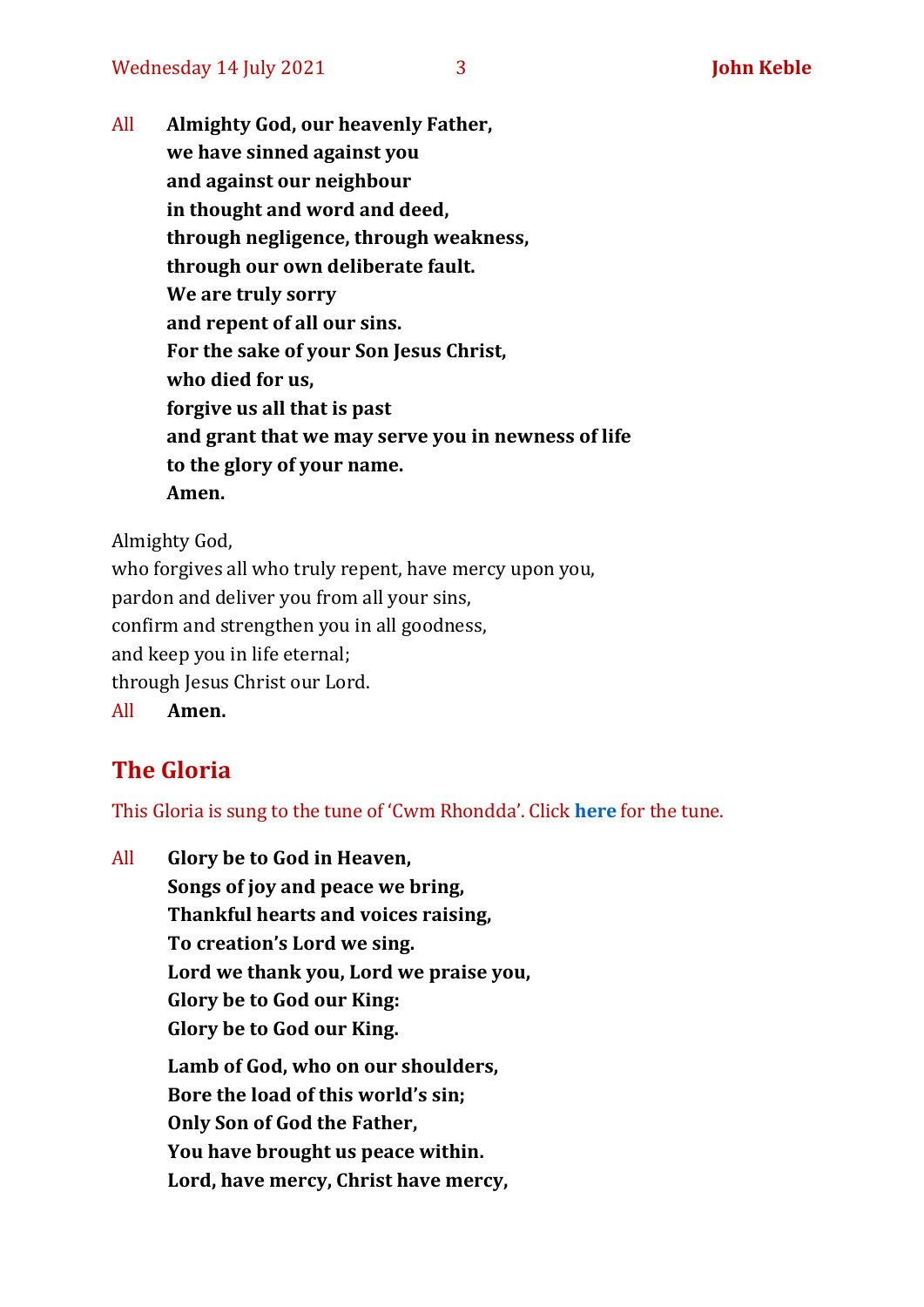**Now your glorious reign begin: Now your glorious reign begin.**

**You O Son of God are Holy, You we praise with one accord. None in heav'n or earth is like you, Only you are Christ the Lord. With the Father and the Spirit, Ever worshipped and adored: Ever worshipped and adored.**

# **The Collect for John Keble**

Grant, O God, that in all time of our testing we may know your presence and obey your will, that, following the example of your servant John Keble, we may accomplish with integrity and courage what you give us to do and endure what you give us to bear; through Jesus Christ our Lord, who lives and reigns with you and the Holy Spirit, one God, for ever and ever.

All **Amen.**

# **First reading**

A reading from the first book of Moses called Exodus

Moses was keeping the flock of his father-in-law Jethro, the priest of Midian; he led his flock beyond the wilderness, and came to Horeb, the mountain of God. There the angel of the Lord appeared to him in a flame of fire out of a bush; he looked, and the bush was blazing, yet it was not consumed. Then Moses said, 'I must turn aside and look at this great sight and see why the bush is not burned up.' When the Lord saw that he had turned aside to see, God called to him out of the bush, 'Moses, Moses!' And he said, 'Here I am.' Then he said, 'Come no closer! Remove the sandals from your feet, for the place on which you are standing is holy ground.' He said further, 'I am the God of your father, the God of Abraham, the God of Isaac, and the God of Jacob.' And Moses hid his face, for he was afraid to look at God.

[God's voice from the bush spoke to Moses. It said,] 'The cry of the Israelites has now come to me; I have also seen how the Egyptians oppress them. So come, I will send you to Pharaoh to bring my people, the Israelites, out of Egypt.' But Moses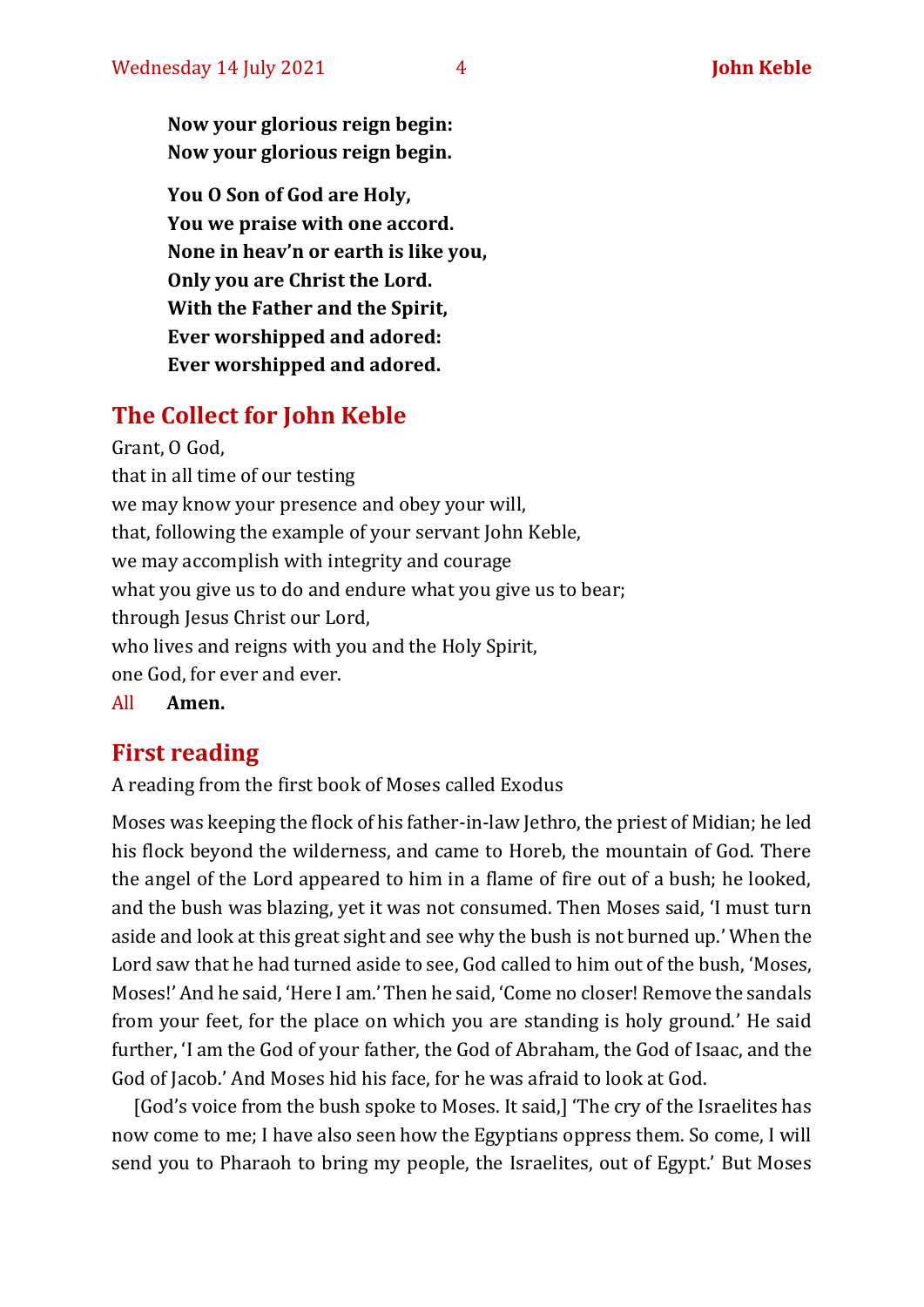said to God, 'Who am I that I should go to Pharaoh, and bring the Israelites out of Egypt?'He said, 'I will be with you; and this shall be the sign for you that it is I who sent you: when you have brought the people out of Egypt, you shall worship God on this mountain.' *Exodus 3:1–6, 9–12*

This is the Word of the Lord

All **Thanks be to God.**

# **Second reading**

A reading from the Second Letter of St Paul to the Corinthians

We want you to know, brothers and sisters, about the grace of God that has been granted to the churches of Macedonia; for during a severe ordeal of affliction, their abundant joy and their extreme poverty have overflowed in a wealth of generosity on their part. For, as I can testify, they voluntarily gave according to their means, and even beyond their means, begging us earnestly for the privilege of sharing in this ministry to the saints—and this, not merely as we expected; they gave themselves first to the Lord and, by the will of God, to us, so that we might urge Titus that, as he had already made a beginning, so he should also complete this generous undertaking among you. Now as you excel in everything—in faith, in speech, in knowledge, in utmost eagerness, and in our love for you—so we want you to excel also in this generous undertaking.

I do not say this as a command, but I am testing the genuineness of your love against the earnestness of others. For you know the generous act of our Lord Jesus Christ, that though he was rich, yet for your sakes he became poor, so that by his poverty you might become rich. And in this matter I am giving my advice: it is appropriate for you who began last year not only to do something but even to desire to do something—now finish doing it, so that your eagerness may be matched by completing it according to your means. For if the eagerness is there, the gift is acceptable according to what one has—not according to what one does not have.I do not mean that there should be relief for others and pressure on you, but it is a question of a fair balance between your present abundance and their need, so that their abundance may be for your need, in order that there may be a fair balance. As it is written,

'The one who had much did not have too much, and the one who had little did not have too little.' *2 Corinthians 8:1–15*

This is the Word of the Lord

All **Thanks be to God.**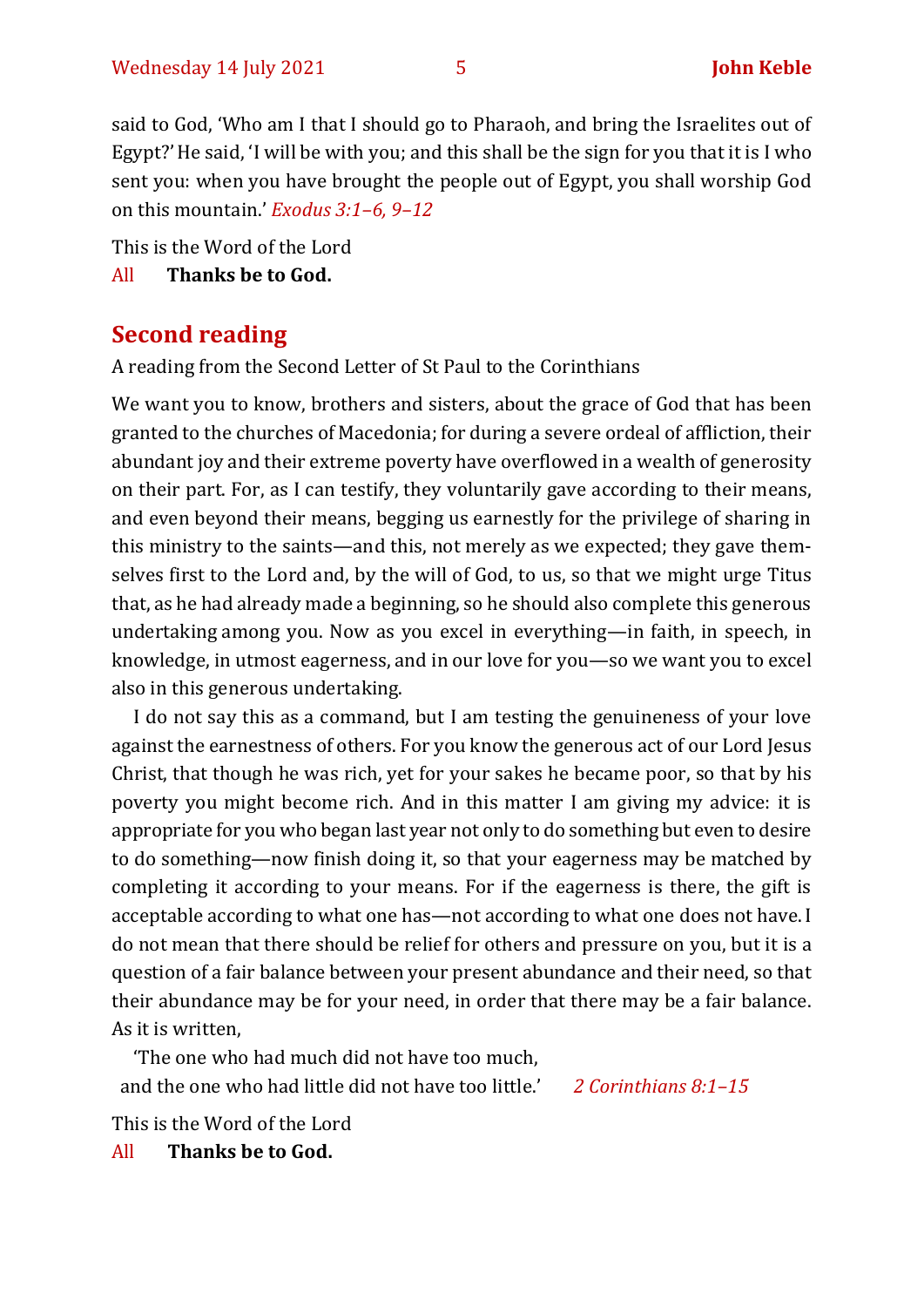#### HYMN 2 **[Sun of my soul](https://www.youtube.com/watch?v=-GJXA3JBQzc)** by John Keble (click on this link to hear the hymn)

# **Gospel reading**

Hear the Gospel of our Lord Jesus Christ according to Matthew

#### All **Glory to you O Lord.**

Jesus said, 'I thank you, Father, Lord of heaven and earth, because you have hidden these things from the wise and the intelligent and have revealed them to infants; yes, Father, for such was your gracious will. All things have been handed over to me by my Father; and no one knows the Son except the Father, and no one knows the Father except the Son and anyone to whom the Son chooses to reveal him.

'Come to me, all you that are weary and are carrying heavy burdens, and I will give you rest. Take my yoke upon you, and learn from me; for I am gentle and humble in heart, and you will find rest for your souls. For my yoke is easy, and my burden is light.' *Matthew 11:25–17*

This is the Gospel of the Lord

All **Praise to you O Christ.** 

#### **Sermon**

Today's principal readings all discuss the way that spiritual things can become visible. In today's Gospel, starts by Jesus discussing the way God enables revelations about Himself. In the first reading, Moses somehow heard and saw God. The light of the burning bush that Moses saw was the glory of God. This visible glory is the same light that Moses later followed as a pillar of fire across the desert and that Jesus displayed at the Transfiguration. And in the middle reading, St Paul's rather convoluted argument speaks about faith becoming visible through love and action.

The need for this debate is simple enough. God is spirit but we are physical and material. Humans cannot see God directly in consequence of a fundamental mismatch between spirit and matter. God has somehow hot-wired His creation in such a way that we want God yet cannot see Him in a normal, tangible way.

John Keble was a Vicar in a rural parish, a priest, spiritual director, and a celebrated poet … the list is long. He used all these roles and talents to seek God. He wanted to know God better in order to serve Him better. He seemed ever mindful of a deep inner sinfulness that stopped him seeing God directly. Much of his poetry speaks of that quest. Today's first hymn is one of those poems set to music: the theme comes from the beatitudes in Matthew's Gospel, and says, 'Blessèd are the pure in heart *for they will see God*.'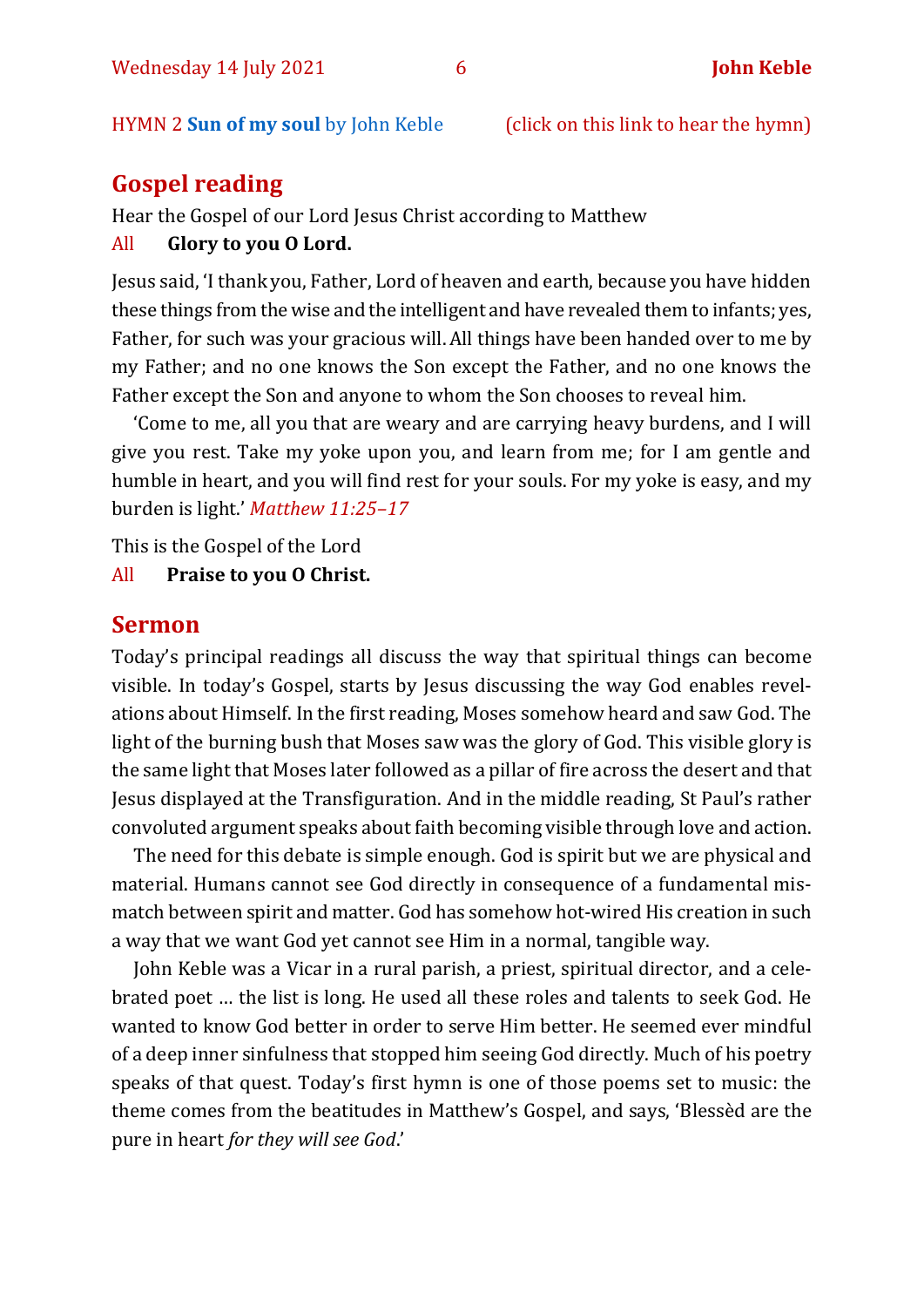Keble returned to this theme often. For example, his famous sermon [National](http://anglicanhistory.org/keble/keble1.html)  [apostacy](http://anglicanhistory.org/keble/keble1.html) starts from the premise that we don't know God because we—personally and nationally—have turned away from Him. We must therefore repent not just because we've done wrong *but in order to see God.* Only then can we serve Him better.

Keble inspired a great many Anglican Christians to look beyond their day-today faith. He asked why they followed Christ and what their faith meant in practice. He sponsored a national discussion. Having asked why the Church of his day was moribund, he sought to find its route from vibrancy in New Testament times through history to his own day and when/where it lost its love of God. That's why the so-called Tractarian movement expended so much energy excavating the facts of Church history.

Keble soon lost interest in these debates and returned to his rural parish near Winchester. There, he increasingly found God spoke to him through nature (hence his famous book of poems, *The Christian Year*). Like the burning bush or Jesus transfigured, nature disclose d to him the glory of God. But the best way to see God, he found, was through acts of goodness, love, self-abandonment and selflessness. He learnt that modelling his life on Jesus helped him to see Jesus in others. Hollywood would call it 'method acting'; Keble called it discipleship.

For Keble, the quest for perfect discipleship became his life-giving goal. He wanted to serve God better to see God more clearly. And he wanted to see God more clearly in order to understand the working of God's world. But above all, he wanted to please God and thereby gain eternal life where his view of God would be unimpeded.

By the end of his life, Keble was widely regarded as a saint, a holy man. So it's no surprise that one of his favourite verses in the Bible was Hebrews 12:14: 'Follow peace with all men, and holiness, without which no man shall see the Lord' (KJV).

# **The Creed**

Do you believe and trust in God the Father, the source of all being and life, the one for whom we exist?

#### All **We believe and trust in him.**

Do you believe and trust in God the Son, who took our human nature, died for us and rose again?

All **We believe and trust in him.**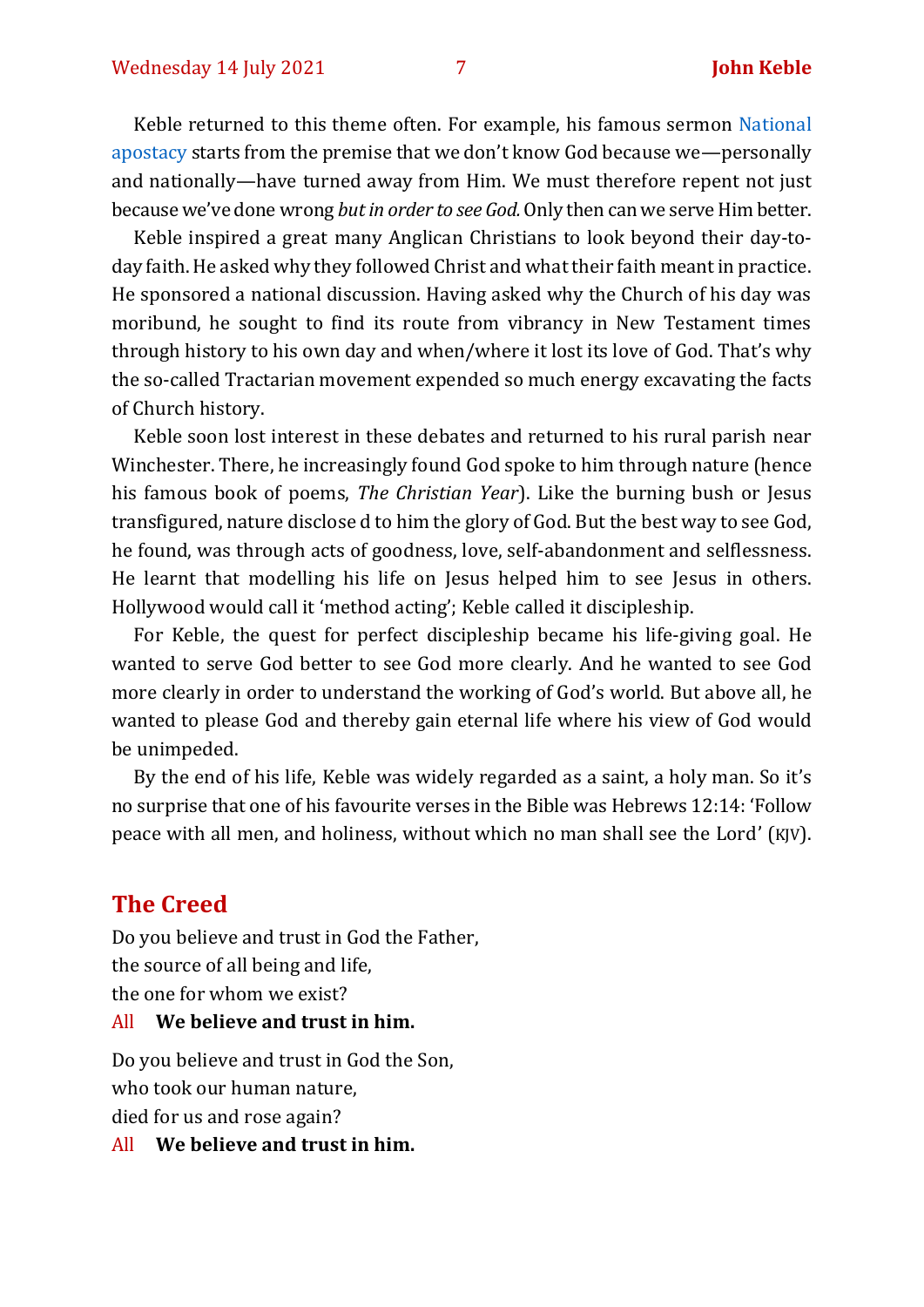Do you believe and trust in God the Holy Spirit, who gives life to the people of God and makes Christ known in the world?

### All **We believe and trust in him.**

This is the faith of the Church.

All **This is our faith. We believe and trust in one God, Father, Son and Holy Spirit. Amen.**

# **Prayers of intercession**

Please read and reread these lines by John Keble and pray them.

Blest are the pure in heart, for they shall see our God. The secret of the Lord is theirs; Their soul is Christ's abode.

And help us, this and every day, to live more nearly as we pray.

Once you make up your mind never to stand waiting and hesitating when your conscience tells you what you ought to do, and you have got the key to every blessing that a sinner can reasonably hope for.

Sun of my soul, thou Saviour dear, It is not night if thou be near. Oh, may no earthborn cloud arise To hide thee from thy servant's eyes.

The deeds we do, the words we say, Into still air they seem to fleet; We count them ever past; But they shall last— In the dread judgment they And we shall meet.

Abide with me from morn to eve, For without Thee I cannot live: Abide with me when night is nigh. For without Thee I dare not die. *John Keble*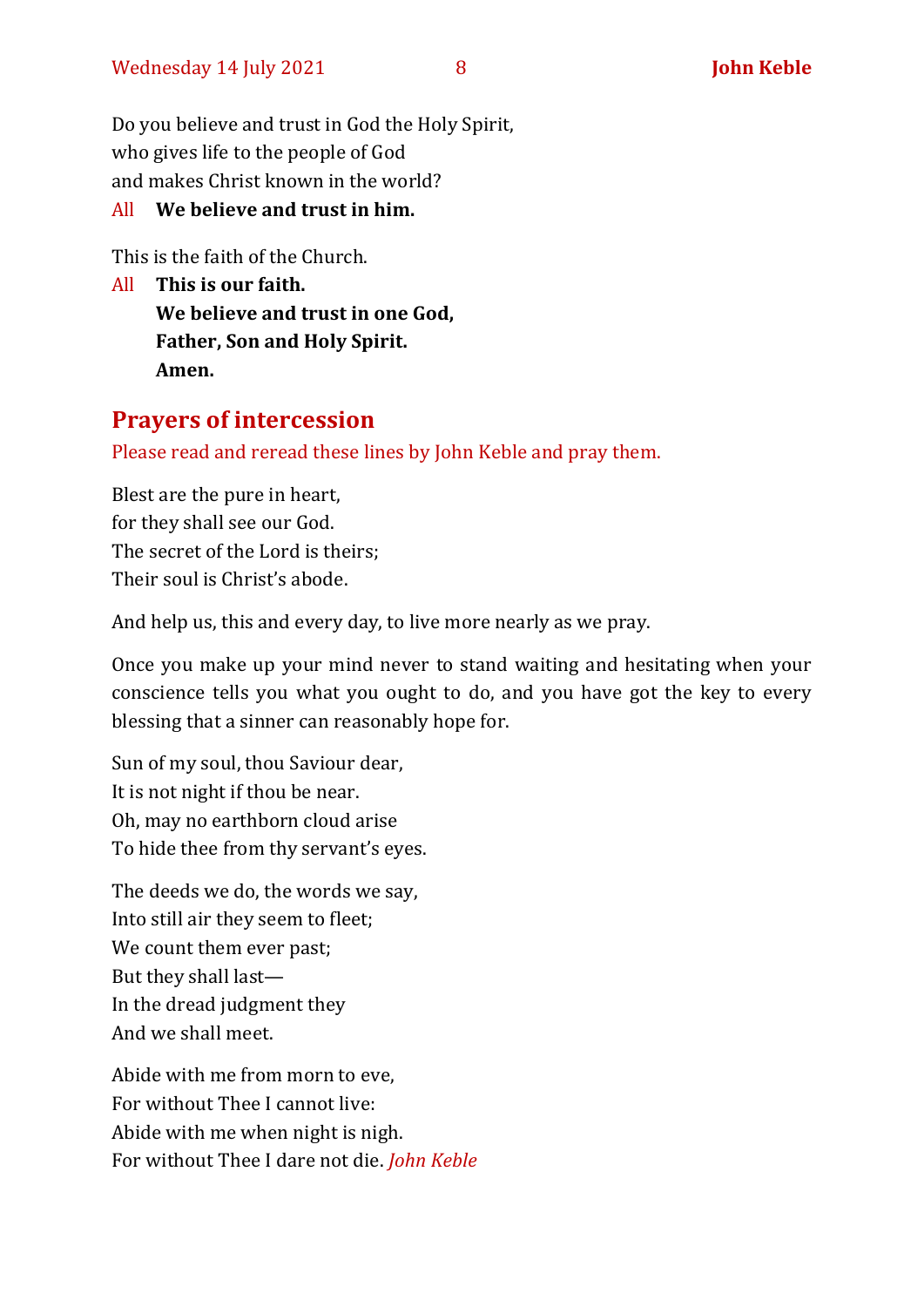Merciful Father,

All **accept these prayers for the sake of your Son, our Saviour Jesus Christ. Amen.**

# **The peace**

Unto us a child is born, unto us a son is given, and his name shall be called the Prince of Peace.

The peace of the Lord be always with you,

All **And also with you.**

HYMN 3 **[New every morning is the love](https://www.youtube.com/watch?v=QPZn-4ZyGJI)** (click on this link to hear the hymn)

The liturgy of the Communion Service appears below

# The Dismissal

May Christ who makes saints of sinners, who has transformed those we remember today, raise and strengthen you that you may transform the world; and the blessing of God the Almighty: Father, Son, and Holy Spirit, be with you now and remain with you always. All **Amen.**

HYMN 4 **[There is a book who runs may read](https://www.youtube.com/watch?v=eefT6Y3RAXg)** (click on this link to hear the hymn)

Go in peace to love and serve the Lord.

All **In the name of Christ. Amen.**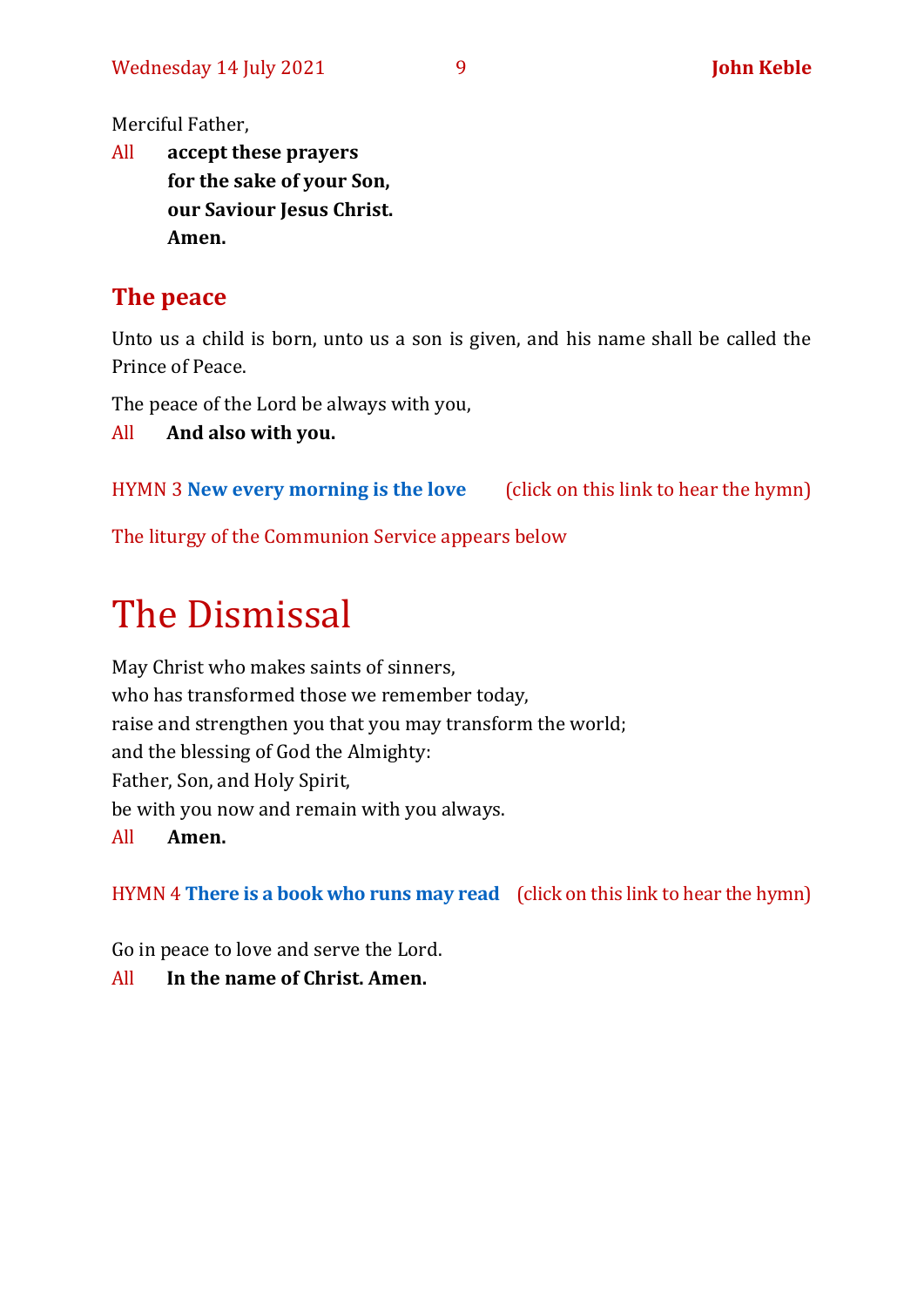# The Liturgy of the Sacrament

# Eucharistic Prayer (prayer E)

The Lord be with you

# All **and also with you.**

Lift up your hearts.

# All **We lift them to the Lord.**

Let us give thanks to the Lord our God.

# All **It is right to give thanks and praise.**

It is indeed right, our duty and our joy, always and everywhere to give you thanks, holy Father, almighty and eternal God, through Jesus Christ our Lord. And now we give thanks, most gracious God, surrounded by a great cloud of witnesses and glorified in the assembly of your saints. The glorious company of apostles praise you. The noble fellowship of prophets praise you. The white-robed army of martyrs praise you. We, your holy Church, acclaim you. In communion with angels and archangels, and with all who served you on earth and worship you now in heaven, we raise our voice to proclaim your glory, for ever praising you and saying:

All **Holy, holy, holy Lord, God of power and might, heaven and earth are full of your glory. Hosanna in the highest. Blessed is he who comes in the name of the Lord. Hosanna in the highest.**

We praise and bless you, loving Father, through Jesus Christ, our Lord; and as we obey his command, send your Holy Spirit, that broken bread and wine outpoured may be for us the body and blood of your dear Son.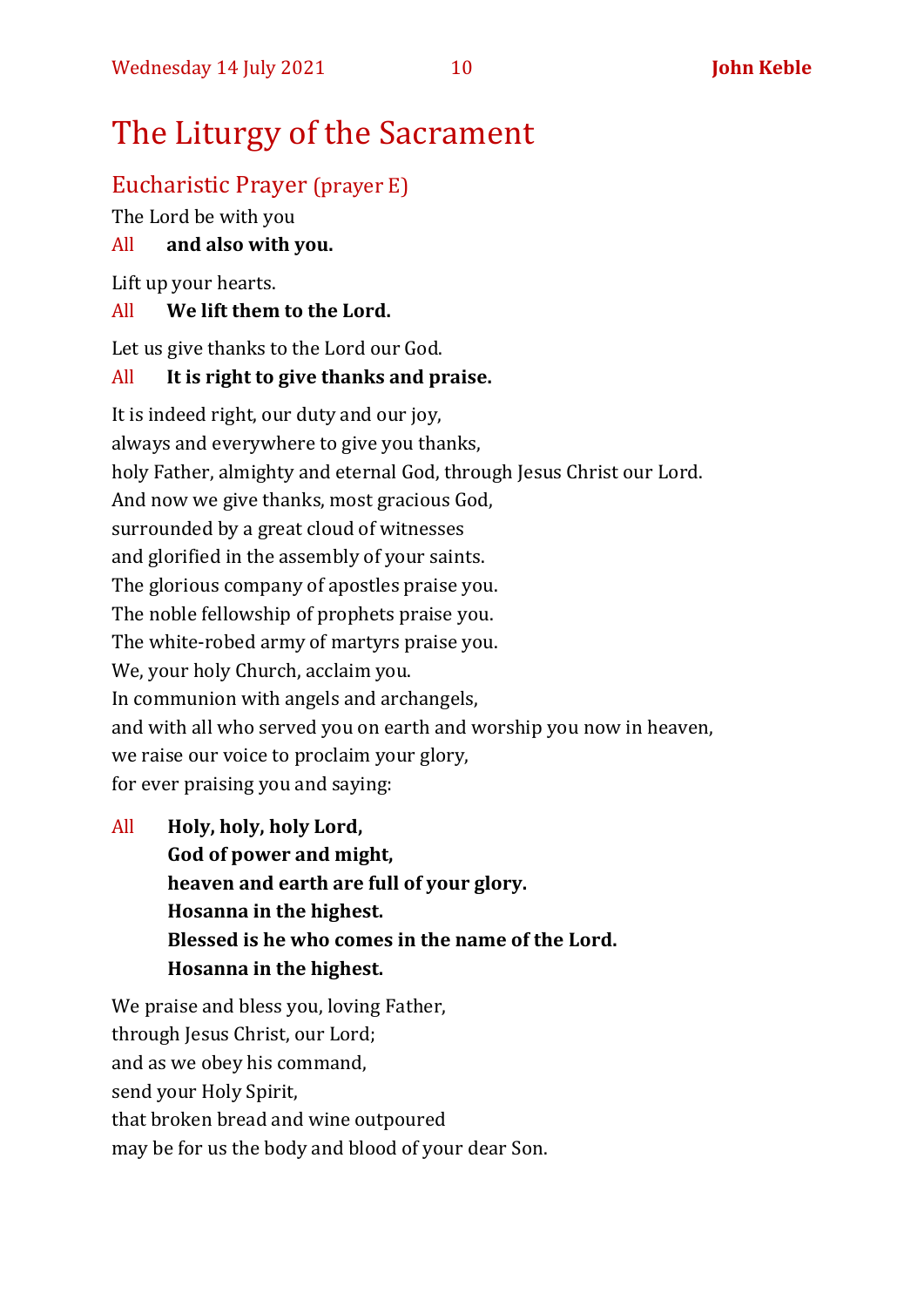On the night before he died he had supper with his friends and, taking bread, he praised you. He broke the bread, gave it to them and said: Take, eat; this is my body which is given for you; do this in remembrance of me.

When supper was ended he took the cup of wine. Again he praised you, gave it to them and said: Drink this, all of you; this is my blood of the new covenant, which is shed for you and for many for the forgiveness of sins. Do this, as often as you drink it, in remembrance of me.

So, Father, we remember all that Jesus did, in him we plead with confidence his sacrifice made once for all upon the cross.

Bringing before you the bread of life and cup of salvation, we proclaim his death and resurrection until he comes in glory.

Great is the mystery of faith:

All **Christ has died. Christ is risen. Christ will come again.**

Lord of all life, help us to work together for that day when your kingdom comes and justice and mercy will be seen in all the earth.

Look with favour on your people, gather us in your loving arms and bring us with John Keble and all the saints to feast at your table in heaven.

Through Christ, and with Christ, and in Christ, in the unity of the Holy Spirit, all honour and glory are yours, O loving Father, for ever and ever.

All **Amen.**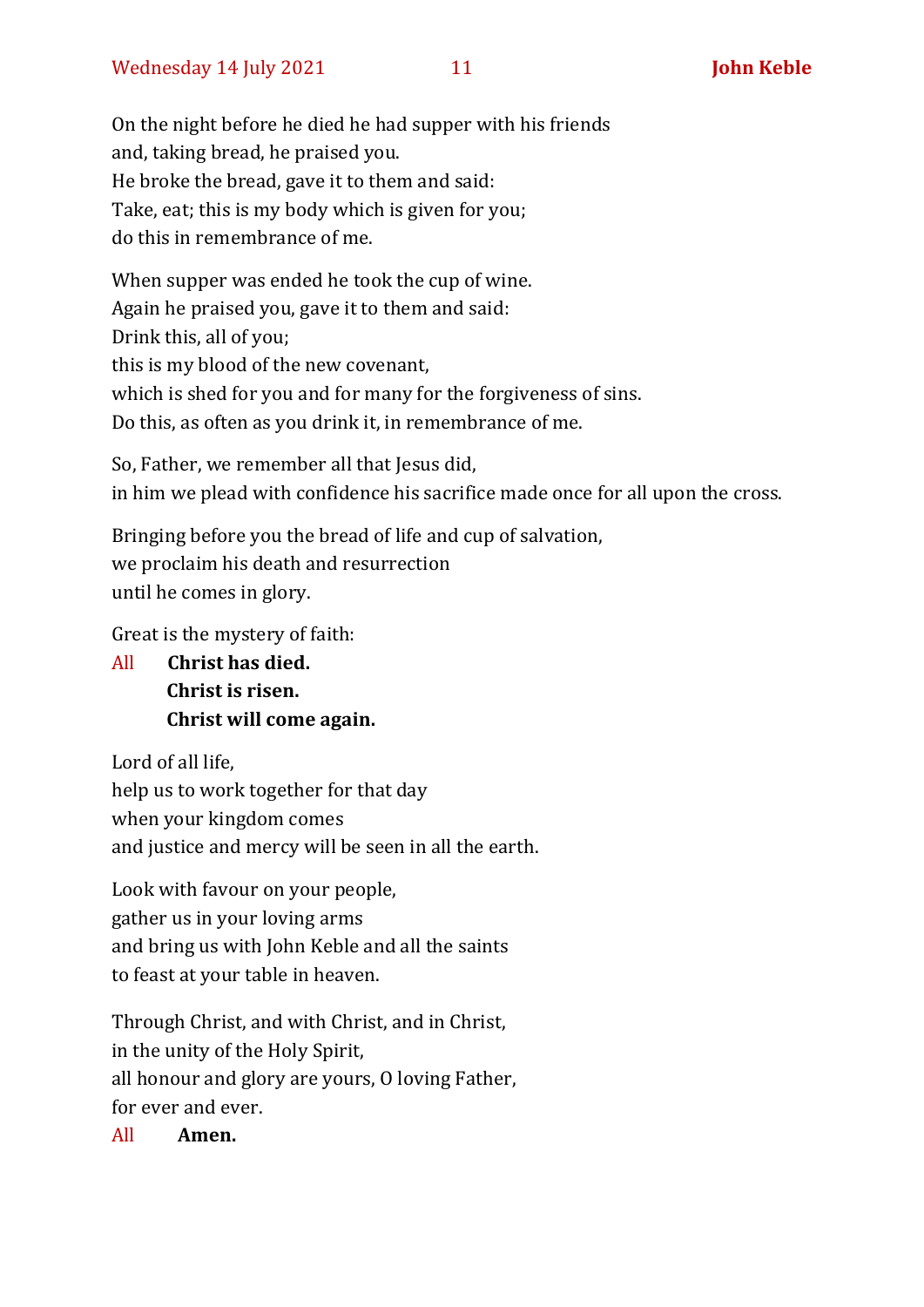# The Lord's Prayer

As our Saviour taught us, so we pray

All **Our Father in heaven, hallowed be your name, your kingdom come, your will be done, on earth as in heaven. Give us today our daily bread. Forgive us our sins as we forgive those who sin against us. Lead us not into temptation but deliver us from evil. For the kingdom, the power,** 

**and the glory are yours now and for ever. Amen.**

# Breaking of the Bread

We break this bread to share in the body of Christ.

- All **Though we are many, we are one body, because we all share in one bread.**
- All **Lamb of God,**

**you take away the sin of the world, have mercy on us.**

**Lamb of God, you take away the sin of the world, have mercy on us.**

**Lamb of God, you take away the sin of the world, grant us peace.**

Draw near with faith. Receive the body of our Lord Jesus Christ which he gave for you, and his blood which he shed for you. Eat and drink in remembrance that he died for you, and feed on him in your hearts by faith with thanksgiving.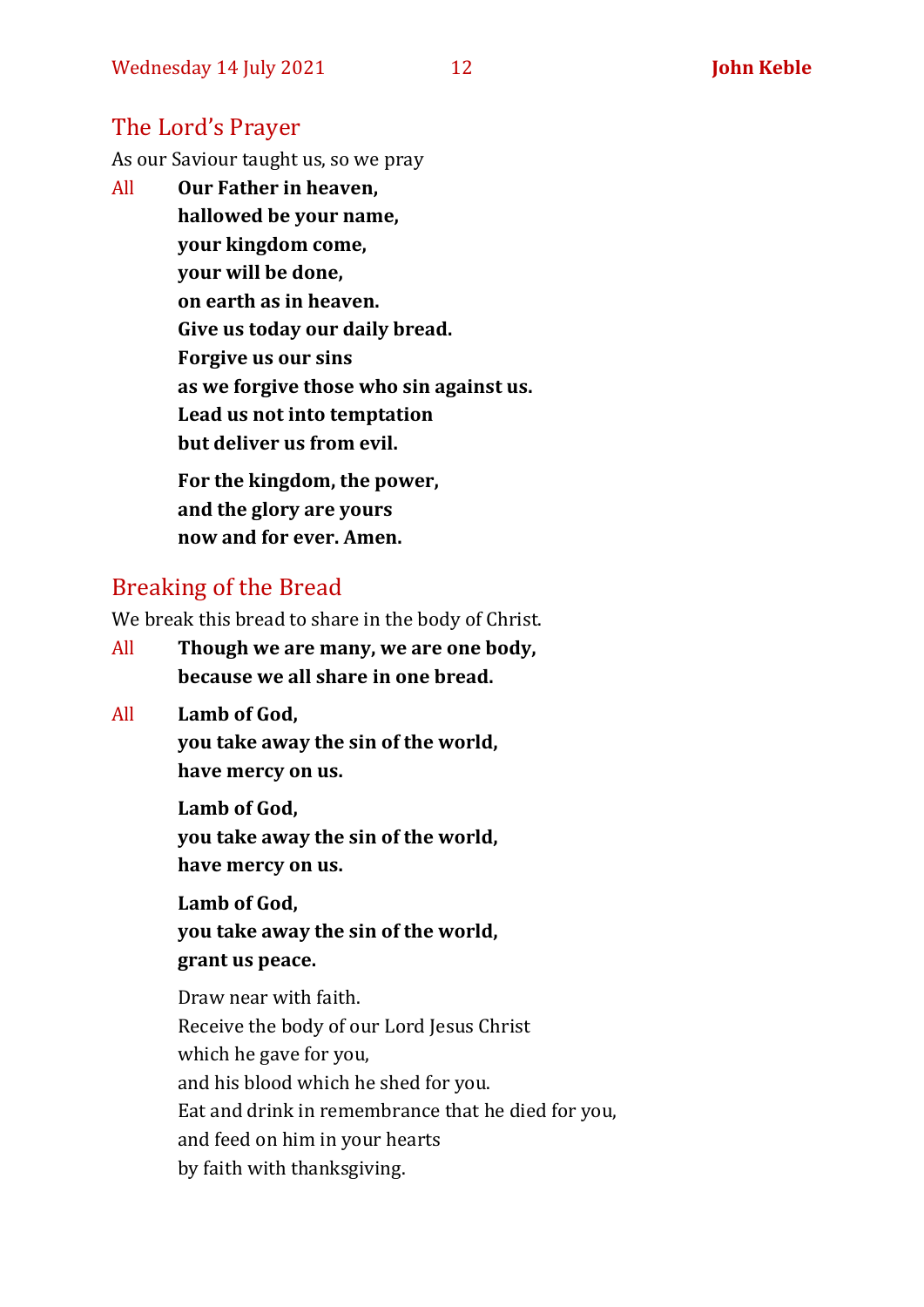All **We do not presume to come to this your table, merciful Lord, trusting in our own righteousness, but in your manifold and great mercies. We are not worthy so much as to gather up the crumbs under your table. But you are the same Lord whose nature is always to have mercy. Grant us therefore, gracious Lord, so to eat the flesh of your dear Son Jesus Christ and to drink his blood, that our sinful bodies may be made clean by his body and our souls washed through his most precious blood, and that we may evermore dwell in him, and he in us. Amen.**

### Communion is distributed.

# **Prayer after Communion**

Almighty God,

who on the day of Pentecost sent your Holy Spirit to the apostles with the wind from heaven and in tongues of flame, filling them with joy and boldness to preach the gospel: by the power of the same Spirit strengthen us to witness to your truth and to draw everyone to the fire of your love; through Jesus Christ our Lord.

All **Amen**

All **Almighty God,**

**we thank you for feeding us with the body and blood of your Son Jesus Christ. Through him we offer you our souls and bodies to be a living sacrifice. Send us out in the power of your Spirit to live and work**